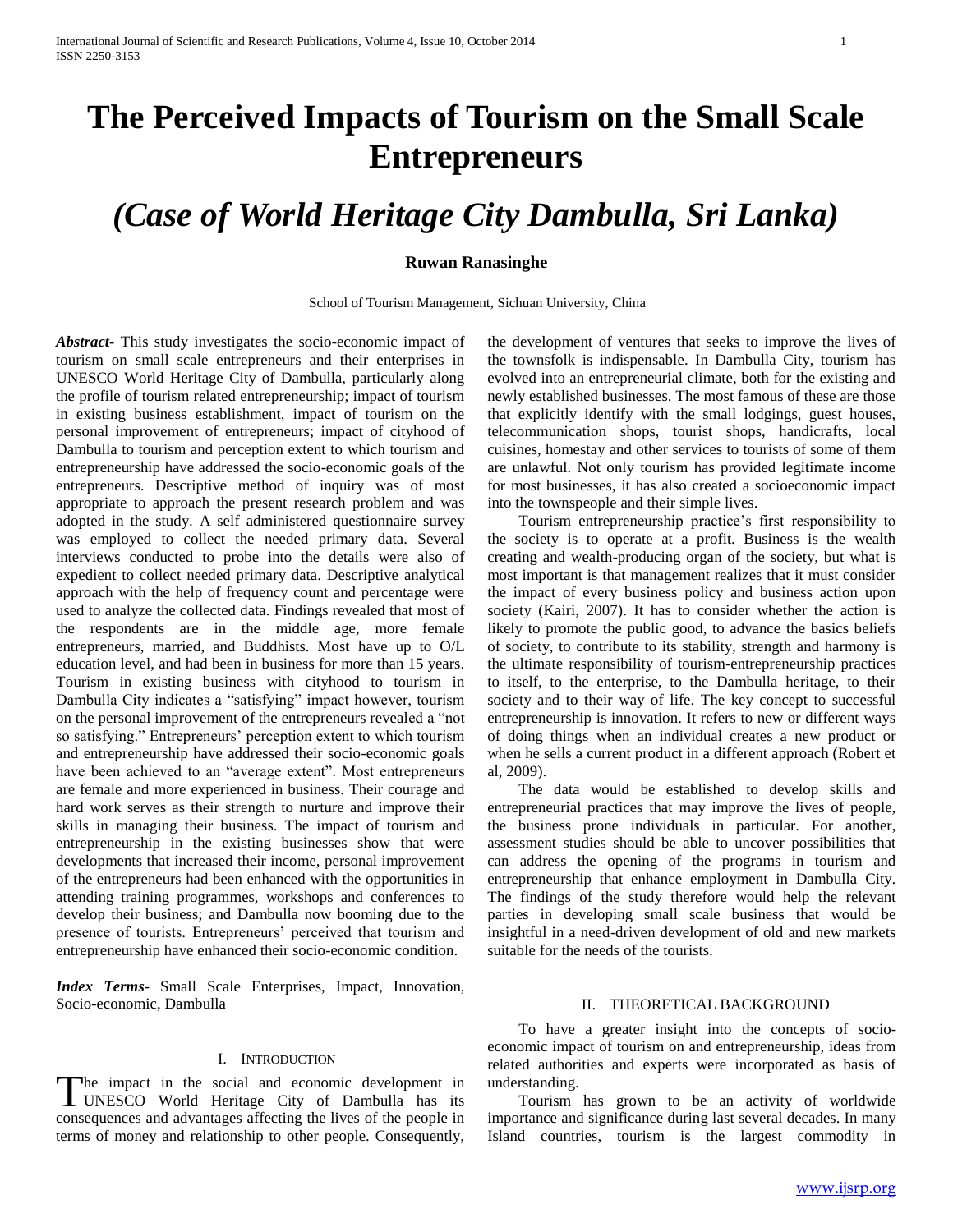international trade. In others, it ranks among the top industries. Tourism has indeed grown to become a major social and economic force in the world (Kairi, 2007). The rapid growth of tourism in the twentieth century has produced both problems and benefits for destination countries. It has had visible impact on the socio-cultural and socio-economic environment. Although tourism can bring economic advantages to a destination country, it also brings with serious long-term problems which, without careful control and planning, can threaten the society (Robert at al, 2009).

 The social impacts of tourism should not be confused with the popular term "social tourism". The objective of social tourism is to ensure that it is accessible to all people. Social impact of tourism refers to the changes in the quality of life of residents and of tourist destination (Sebastian and Rajagopalan 2009). Many tourism projects have been proven to be economically feasible but have not been developed because of the lack of the right amount of type of financing. The number of government agencies which provide specific financial incentives for tourism projects play dual roles as stimulators and entrepreneurs. The main objectives of the most of these incentive programs are to help business carry out tourism-development projects that may have been delayed because of lack of assistance (SLTDA, 2009).

 The heritage promotion programme of Cultural Triangle demonstrates how cultural conservation can be used to achieve sustainable economic development. Now, Dambulla is a vibrant center for trade and tourism as its cultural treasures and agrobased industries continue to fuel the economy that has grown significantly in a short span of time. Today, the powerful images, and sounds of modern sophisticated living have established their marked presence: business and residential infrastructure, cars, traffic, and communications. The present makes Dambulla pliant and flexible; the past makes it enduring and strong (The Island News, 2012). Innovation has become the operative word in business. Dimensions in entrepreneurship began emerging because of the flexibility it conjures for the economic development of third world countries. These are vendors who put all the work into products that will and may be known across its nation or abroad when they put on the right attitude and much enthusiasm into the venture they are doing (Business Today, 2010).

 Being hard working opportunity seekers, entrepreneurs acquire more profits. Moreover, in the process, they also create better goods and services for the consumers. Through their innovation they contribute to the improvement of the standard of living. Thus, they do not only help the economy, they also help the society (Sebastian and Rajagopalan, 2009). Still another aspect of the study is the educational system that should emphasize in its curriculum the importance of local entrepreneurship. By and large, Sri Lankans are employee oriented, especially for white-collar jobs or some clerical work predominantly in public sector offices. Many are not risk-takers. Many of our society are afraid to put up their own business because of the possibility of bankruptcy. Such lack of entrepreneurial, spirit, particularly among professionals, has encouraged foreigners to take advantage of our cheap labor and rich natural resources (Matheisan at al, 2006).



*Figure 1. Conceptual Framework*

Objectives of the Study

 This study aimed to determine the social economic impact of tourism and entrepreneurship in Dambulla within the city limits of Dambulla. Specifically, it sought to answer the following questions:

 1. What is the profile of tourism related small entrepreneur in terms of: a. age; b. sex; c. civil status; d. educational attainment; e. religion; and f. number of years in business?

 2. What is the level of assessment of the socio-economic impact of tourism and entrepreneurship as to:

 2.1 Tourism in the existing business establishment in terms of: a. income; b. increase in clientele; c. competition; d. taxes; e. employment; f. local patronization; g. expansion; h. government assistance; and i. market opportunities?

 2.2 Impact on the personal improvement of the entrepreneurs in terms of: a. opportunity to attend seminars, workshops and conferences; b. opportunity to interact with tourists and competitors; c. working schedule and work load; and d. decision making?

 2.3 Impact of the citihood of Vigan to tourism in terms of: a. liveliness of the place; b. effect towards the simple lives of people; and c. increase in number of tourists?

 3. To what extent has tourism and entrepreneurship addressed the socio – economic goals of entrepreneurs as to:

 3.1 Improvement in entrepreneurial skills; 3.2 Improvement in productivity; 3.3 Improvement in interaction and communication; and 3.4 Increase in income?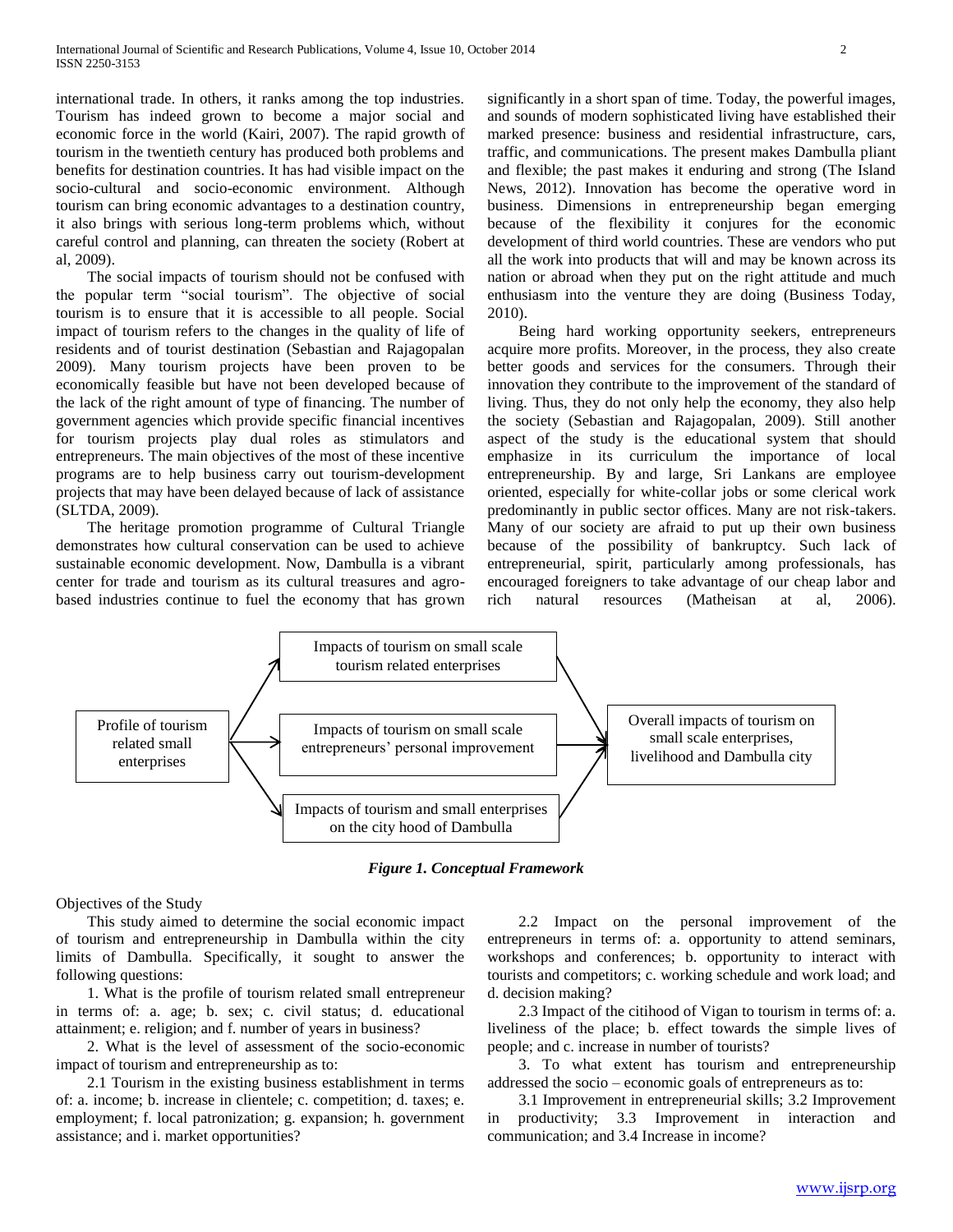#### III. METHODOLOGY

 This cross sectional study was completed within September 2013 to May 2014. A total of 65 entrepreneurs involved in various tourism related ventures composed the sample for this study. The respondents are entrepreneurs from the different business perspectives and different areas yet their business based in Dambulla City. Descriptive analytical method of research was more appropriate in order to reflect the respondent's views as much as possible.

#### **Research Design**

 The design used in the study was descriptive survey method of research. Both quantitative and qualitative approaches were employed to make the findings more relevant to the context. The profile of tourism-related entrepreneur was described, and the impact of tourism in the existing establishment, impact on the personal improvement of the entrepreneurs, impact of the cityhood of Dambulla to tourism were characterized, and the extent to which tourism and entrepreneurship addressed their socioeconomic goals was examined.

#### **Unit of Analysis**

 The unit of analysis for the present study was small scale tourism related entrepreneur. In addition several detail interviews were conducted with officials and key figures in the area to create a solid background to the data collection tool.

#### **Research Instrument**

 The research instrument design to collect required data was adopted form several previous studies and modified as appropriate to the present study context. The data collection tool composed of three parts:

 Part I was designed to gather information required to profile the small scale tourism entrepreneurs.

 Part II dealt with the respondent's perception on the factors which affect tourism related entrepreneurial practices, and

 Part III dealt with the perceived extent to which tourism and entrepreneurship addressed the socio-economic goals of entrepreneurs. Observation and interview were also utilized in the study. Data gathered in the study were analyzed through the use of frequency count, percentage and weighted mean.

#### **The Study Setting**

 The present Dambulla city known as Rangiri Dambulla is of pivotal in the history of Sri Lanka. Not only today right throughout the Sri Lankan history Dambulla has been of primarily significant as a cultural, religious and administrative stronghold. Major attractions of the area include the largest and best preserved cave temple complex of Sri Lanka, and the Rangiri Dambulla International Stadium, famous for being built in just 167 days. The area also boasts the largest rose quartz mountain range in South Asia, and the Iron wood forest, or Na Uyana Aranya. Ibbankatuwa prehistoric burial site near Dambulla cave temple complexes is the latest archaeological site of significant historical importance found in Dambulla, which is located within 3 kilometers of the cave temples providing evidence of the presence of indigenous civilisations long before the arrival of Indian influence on the Island nation. At the Ibbankatuwa Prehistoric burial site near Dhambulla, prehistoric (2700 years old) human skeletons were found on scientific analysis to give evidence of civilisations in this area long before the arrival of Buddhism in Sri Lanka. Evidence of ancient people living on agriculture have been detected in this area for over 2700 years according to archaeological findings. (750 BC).

 At present Dambulla is a significant economic centre for the distribution of vegetable and other consumables to the economy and as a result all kinds of financial institutes and facilities are presence. As a touristic centre it has numerous businesses catering to tourism industry which range from multinational companies, national level giants, medium size organizations and small scale business operators.

#### IV. RESULTS AND DISCUSSION

 Based from the data gathered and interpreted, the following findings were revealed:

#### **Personal Profile of the Respondents**

 The data shows that majority of the respondents are of the middle-aged group from forty two (41) years old and above. It can be inferred that there are more female than male in the small scale tourism entrepreneurial world whereby 65 percent are female and 35 percent are male. Majority of the entrepreneurs in Dambulla are married whereby 23 percent are single, 66 percent are married and or 11 percent are widowed. Out of the total sampled 69 percent are Buddhists, 16 percent are Islam, 9 percent is Catholic and 6 percent other religions.

 It is inferred that most entrepreneurs are up to O/L in education concern whereby 8 percent is graduates, 23 percent is secondary Advanced Level passed, 27 percent trained from vocational school and 42 percent up to Ordinary level of education. Most of the entrepreneurs have been in business for more than fifteen (15) years.

#### **The socioeconomic impact of tourism and entrepreneurship**

 Assessment of the impact of tourism in the existing business establishments The weighted mean for the perception on the impact of tourism in existing businesses is 2.55 which is interpreted as "satisfying". In the component: my income increased since tourist began visiting Dambulla was rated "satisfying" with a mean rating of 3.25. The following components: Tourist comprise majority of my customers  $(x =$ 3.0); There are opportunities to market my products now that Dambulla is a city  $(x = 3.0)$ ; I have more competitors now, than before Dambulla was proclaimed a city ( $x = 2.75$ ); I am paying more taxes than before  $(x=2.75)$ ; I intend to expand my business in the future  $(x=2.5)$ . The respondents found the rest of the components: Local people also patronize my products (x=2.0); There is government assistance available for my business  $(x=2.0)$ ; and I am employing more helpers for my business than before (x=1.75) are "not so satisfying".

### **The impact of tourism on the personal improvement of the entrepreneurs**

 The weighted mean for the impact on the personal improvement of the entrepreneurs is 2.3 which is interpreted as "not so satisfying". In the component: There are opportunities to interact more with tourist and competitors through social events and activities was rated "satisfying" with a mean rating of 3.0 In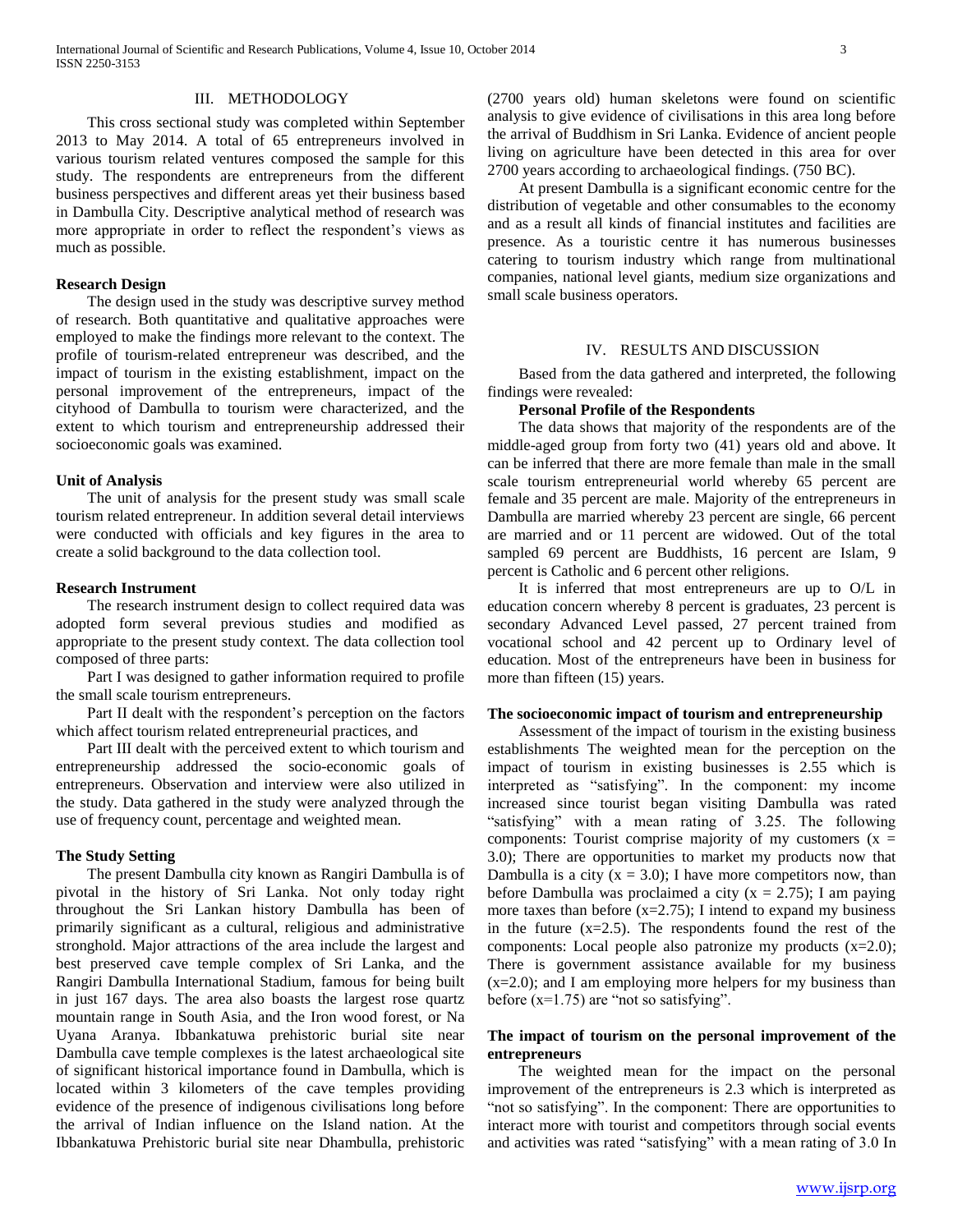the components: The other components: Decision making now is much more important because of the needs of tourist and local townsfolk now that Dambulla is a city  $(x=2.5)$ ; I am given the opportunity to attend training sessions, workshops, conferences for the development of my business  $(x=2.25)$  and working schedule and work load are reasonably allocated  $(x=1.75)$  are all found "not so satisfying".

#### **The Impact of Cityhood in Dambulla City**

 The weighted mean for the impact of cityhood to tourism in Dambulla is 2.62 which is interpreted as "satisfying". In the component: there are more places to visit and enjoy in Dambulla now than before was rated "satisfying" with a mean rating of 3.25; Dambulla is more alive now that it is a city  $(x=3.25)$  rated as "satisfying". The following components: Dambulla's cityhood has affected better on the simple lives of the townsfolk  $(x=2.25)$ ; and more tourists come to Dambulla since it became a city (x=2.29) which were rated as not "satisfying".

#### **The impact of tourism on Enterprises in achieving Socioeconomic Goals**

 As a whole the entrepreneurs' perception extent to which tourism and entrepreneurship have addressed their socioeconomic goals have been achieved to an "average extent" with an over all mean of 3.06.

#### V. CONCLUSIONS AND RECCOMMENDATIONS

 Most entrepreneurs come from the middle-aged group and show that because of their age, they are more experienced in going into business. Females are more inclined entrepreneurs and risk takers than males as per the findings. Most of them already have their own families and that going into business gives them a better chance to provide for their families and the hope of giving them a brighter future. Religion is one of the factors not directly related to the respondent's perception in going to business but some have believed that their hard work, dedication and honesty have helped them to reach their success in the business. Now, education is a big factor in creating a business. Most of them got the medium educational attainment they could obtain under the circumstances and raised their chance of making a business in tourism segment. Others who have not been able to get the chance of a good education went into vocational schools and ventured into business just to maintain their basic needs and provide their children good education. Some of the respondents have been in business for the longest time but are still struggling in their lives and others who are just at the beginning of their venture are seemingly more successful than the ones who have been in business longer than they have been.

 The impact of tourism and entrepreneurship in the existing business establishment shows that there were developments in business. Since Dambulla became a City, tourism and entrepreneurship was enhanced. Business income increased; more tourist come to see Dambulla; healthy competition for business; opportunity to expand their business and opportunity to market their products and seek government assistance. Moreover, some entrepreneurs need to hire more workers to help them in their business and which will also give these workers the opportunity to earn their own income; wanting the government to

assist them in their related entrepreneurial activities and practices through the conduct of more training for them. They also explore on the products marketable to both tourists and townsfolk. On the impact of tourism and entrepreneurship on the personal improvement of the entrepreneur, business people are now given the opportunity to interact with more costumers and competitors to build good sense of business relationship among them; thorough and sound decision making on how to improve their business developing their skills and enhancing their responsibility and attitude towards work opportunity to attend training programmes, workshops and conferences for the development of their business. In the expansion of their business, they situate themselves in a thorough planning and decision by considering their capital, location and projected sales profit before pushing through; see to it that working schedule and workload be reasonably allotted to give them time for their families. Their need to attend training programmes, conferences and workshops to improve themselves and their business management is most wanting. On the impact of cityhood to tourism in Dambulla City, there are now more tourist sports to enjoy than before; Dambulla is more alive now that it is a city; cityhood has affected better the simple lives of the town's folks; and more tourist come to Dambulla since it became a city. There are now more tourist places to go to and enough recreational places to visit n Dambulla, nonetheless tourist operators should be directed to improve their facilities to make the visit of tourists more comfortable and enjoyable. Moreover, regular inspection of tourist spots by the Department of Health and Central Provincial Tourism Ministry should be ensured to keep them sanitized and clean.

 Entrepreneurs' perception extent on tourism and entrepreneurship have enhanced their socio-economic condition in the following goals: improvement in productivity; improvement in entrepreneurial skills; improved interaction with tourists and customers and increase in their income thus improve themselves and their lifestyle. On the basis of the findings and conclusions, the following recommendations are advanced:

 The business sector should be encouraged to invest in "rent a car" business in answer to the problem of inadequate and inconvenient transportation pointed out by the tourists. The office of the Central Provincial Tourism Ministry should organize tour guide groups equipped with the necessary training to at least who can speak English fluently. To be able to meet the needs of a steadily increasing number of tourist arrivals, more lodging and foodservice establishments should be put up. Such establishments should have adequate provisions for the necessary amenities and should necessarily be observed for required level of quality standards directed by the Sri Lanka Tourism Development Authority. Subsequent studies will hopefully shed light on this dilemma and provide new insights in this research area.

#### **REFERENCES**

- [1] Central Province Ministry of Tourism (CPMT). The directory of tourism related business operators in Central Province, CPMT, Kandy, Sri Lanka, 2010.
- [2] Easterling, Debbie S, The residents" perspective in tourism research: A review and synthesis. Journal of Travel & Tourism Marketing, 2004,Vol 17, pp 45-62.